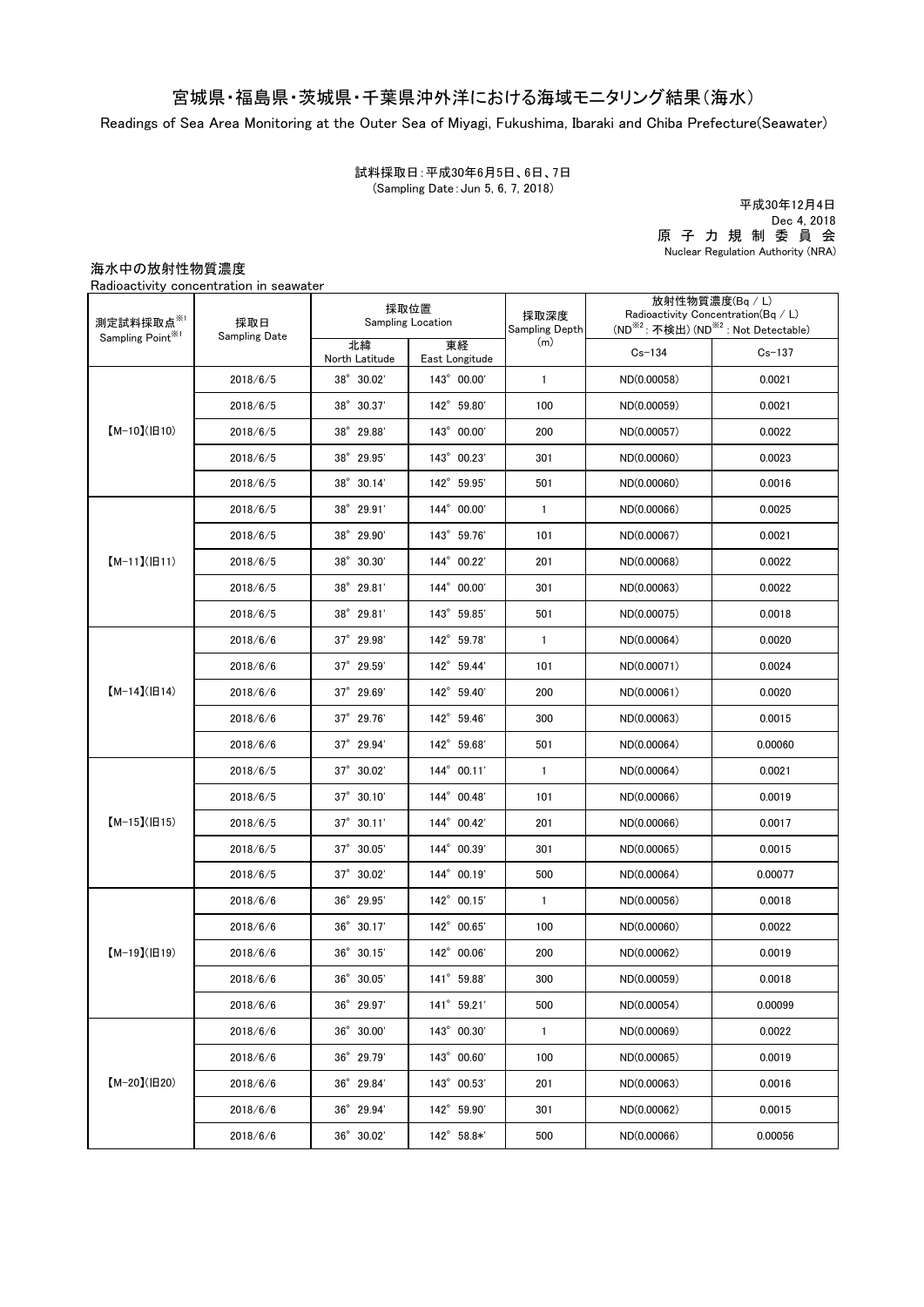| 測定試料採取点※1<br>Sampling Point <sup>※1</sup> | 採取日<br>Sampling Date | 採取位置<br>Sampling Location |                      | 採取深度<br>Sampling Depth | 放射性物質濃度(Bq / L)<br>Radioactivity Concentration(Bq / L)<br>(ND <sup>※2</sup> : 不検出) (ND <sup>※2</sup> : Not Detectable) |            |
|-------------------------------------------|----------------------|---------------------------|----------------------|------------------------|------------------------------------------------------------------------------------------------------------------------|------------|
|                                           |                      | 北緯<br>North Latitude      | 東経<br>East Longitude | (m)                    | $Cs - 134$                                                                                                             | $Cs - 137$ |
| $[M-21](H21)$                             | 2018/6/6             | 36° 29.98'                | 143° 59.77'          | $\mathbf{1}$           | ND(0.00073)                                                                                                            | 0.0015     |
|                                           | 2018/6/6             | 36° 29.87'                | 144° 00.30'          | 101                    | ND(0.00071)                                                                                                            | 0.0021     |
|                                           | 2018/6/6             | 36° 29.98'                | 143° 59.74'          | 200                    | ND(0.00065)                                                                                                            | 0.0022     |
|                                           | 2018/6/6             | 36° 30.28'                | 143° 58.8*'          | 300                    | ND(0.00070)                                                                                                            | 0.0018     |
|                                           | 2018/6/6             | 36° 30.23'                | 143° 59.16'          | 501                    | ND(0.00062)                                                                                                            | 0.00090    |
| $[M-25]( E25)$                            | 2018/6/7             | 35° 29.96'                | 142° 00.21'          | $\mathbf{1}$           | ND(0.00062)                                                                                                            | 0.0014     |
|                                           | 2018/6/7             | $35^{\circ}$ 30.12'       | 141° 59.95'          | 100                    | ND(0.00060)                                                                                                            | 0.0020     |
|                                           | 2018/6/7             | 35° 29.19'                | 142° 00.00'          | 201                    | ND(0.00062)                                                                                                            | 0.0026     |
|                                           | 2018/6/7             | 35° 29.21'                | 142° 00.00'          | 301                    | ND(0.00069)                                                                                                            | 0.0031     |
|                                           | 2018/6/7             | $35^{\circ}$ 29.13'       | 141° 59.86'          | 500                    | ND(0.00058)                                                                                                            | 0.0016     |
| $[M-26](H26)$                             | 2018/6/7             | 35° 30.07'                | 142° 59.78'          | $\mathbf{1}$           | ND(0.00062)                                                                                                            | 0.0018     |
|                                           | 2018/6/7             | 35° 30.40'                | 143° 00.36'          | 101                    | ND(0.00068)                                                                                                            | 0.0019     |
|                                           | 2018/6/7             | $35^{\circ}$ 30.31'       | 143° 00.02'          | 201                    | ND(0.00072)                                                                                                            | 0.0022     |
|                                           | 2018/6/7             | 35° 30.22'                | 142° 59.88'          | 301                    | ND(0.00076)                                                                                                            | 0.0027     |
|                                           | 2018/6/7             | $35^{\circ}$ 30.10'       | 142° 59.79'          | 501                    | ND(0.00075)                                                                                                            | 0.0026     |
| $[M-27](B27)$                             | 2018/6/7             | 35° 29.95'                | 143° 59.93'          | $\mathbf{1}$           | ND(0.00060)                                                                                                            | 0.0016     |
|                                           | 2018/6/7             | 35° 30.05'                | 144° 00.07'          | 101                    | ND(0.00062)                                                                                                            | 0.0020     |
|                                           | 2018/6/7             | 35° 30.07'                | 143° 59.66'          | 201                    | ND(0.00064)                                                                                                            | 0.0021     |
|                                           | 2018/6/7             | 35° 29.83'                | 144° 00.67'          | 300                    | ND(0.00067)                                                                                                            | 0.0026     |
|                                           | 2018/6/7             | 35° 29.92'                | 144° 00.05'          | 500                    | ND(0.00054)                                                                                                            | 0.0027     |

※1 【 】内の番号は、図の測点番号に対応。

※1 The character enclosed in parentheses indicates Sampling Point in figure.

※2 NDの記載は、海水の放射性物質濃度の検出値が検出下限値を下回る場合。

※2 ND indicates the case that the detected radioactivity concentration in seawater was lower than the detection limits.

## \* 原子力規制委員会の委託事業により、(公財)海洋生物環境研究所が採取した試料を(公財)日本分析センターが分析。

\* The samples of seawater collected by Marine Ecology Research Institute (MERI) were analyzed by Japan Chemical Analysis Center (JCAC) on the project commissioned by Nuclear Regulation Authority (NRA).

## (参考)

平成20-22年度「海洋環境放射能総合評価事業」の福島第一海域(福島第一発電所から約25km付近)の環境放射能調査の結果: Cs-137:0.0012~0.0019Bq/L

(Reference)

The result of the environmental radioactivity measurement in the seawater around Fukushima Dai-ichi NPP (around 25km distance from Fukushima Dai-ichi NPP)shown in the report "Oceanic Environmental Radioactivity Synthesis Evaluation Business " FY 2008-2010 : Cs-137:0.0012~0.0019 Bq/L